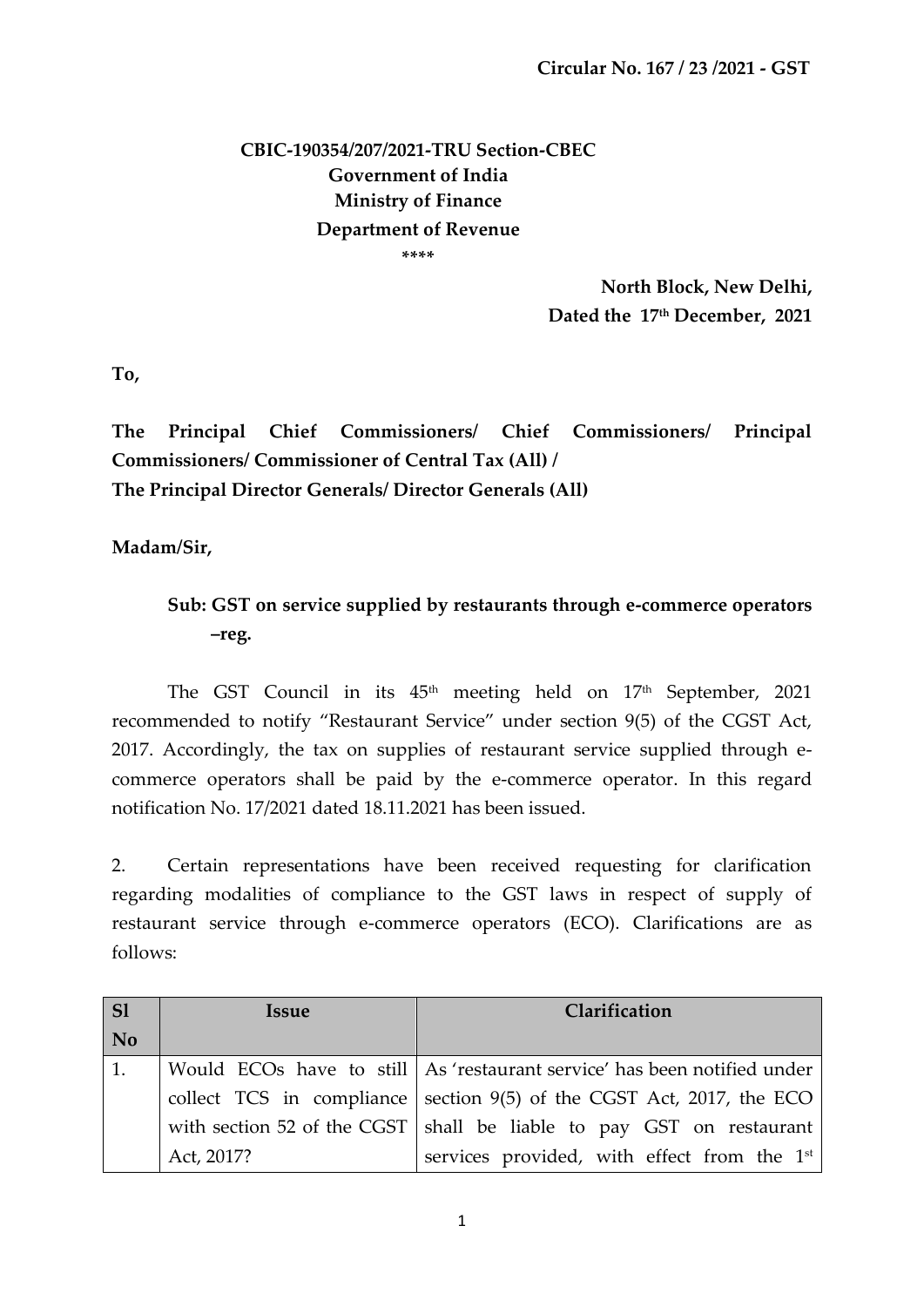| S1 | <b>Issue</b>                                  | Clarification                                   |
|----|-----------------------------------------------|-------------------------------------------------|
| No |                                               |                                                 |
|    |                                               | January, 2022, through ECO. Accordingly, the    |
|    |                                               | ECOs will no longer be required to collect TCS  |
|    |                                               | and file GSTR 8 in respect of restaurant        |
|    |                                               | services on which it pays tax in terms of       |
|    |                                               | section $9(5)$ .                                |
|    |                                               |                                                 |
|    |                                               | On other goods or services supplied through     |
|    |                                               | ECO, which are not notified $u/s$ 9(5), ECOs    |
|    |                                               | will continue to pay TCS in terms of section 52 |
|    |                                               | of CGST Act, 2017 in the same manner at         |
|    |                                               | present.                                        |
| 2. | <b>ECO<sub>s</sub></b><br>Would<br>have<br>to | As ECOs are already registered in accordance    |
|    | mandatorily take a separate                   | with rule 8(in Form GST-REG 01) of the CGST     |
|    | registration w.r.t supply of                  | Rules, 2017 (as a supplier of their own goods   |
|    | restaurant service [notified                  | or services), there would be no mandatory       |
|    | under $9(5)$ ] through them                   | requirement of taking separate registration by  |
|    | though they<br>even<br>are                    | ECOs for payment of tax on restaurant service   |
|    | registered to pay GST on                      | under section 9(5) of the CGST Act, 2017.       |
|    | services<br>their<br>on<br>own                |                                                 |
|    | account?                                      |                                                 |
| 3. | Would the ECOs be liable to                   | Yes. ECOs will be liable to pay GST on any      |
|    | supply<br>of<br>tax<br>on<br>pay              | restaurant service supplied through them        |
|    | restaurant service made by                    | including by an unregistered person.            |
|    | business<br>unregistered                      |                                                 |
|    | entities?                                     |                                                 |
| 4. | What<br>would<br>be<br>the                    | It is clarified that the aggregate turnover of  |
|    | of<br>aggregate<br>turnover                   | person supplying restaurant service through     |
|    | person supplying 'restaurant                  | ECOs shall be computed as defined in section    |
|    | service' through ECOs?                        | 2(6) of the CGST Act, 2017 and shall include    |
|    |                                               | the aggregate value of supplies made by the     |
|    |                                               | restaurant through ECOs. Accordingly, for       |
|    |                                               | threshold consideration or any other purpose    |
|    |                                               | in the Act, the person providing restaurant     |
|    |                                               | service through ECO shall account such          |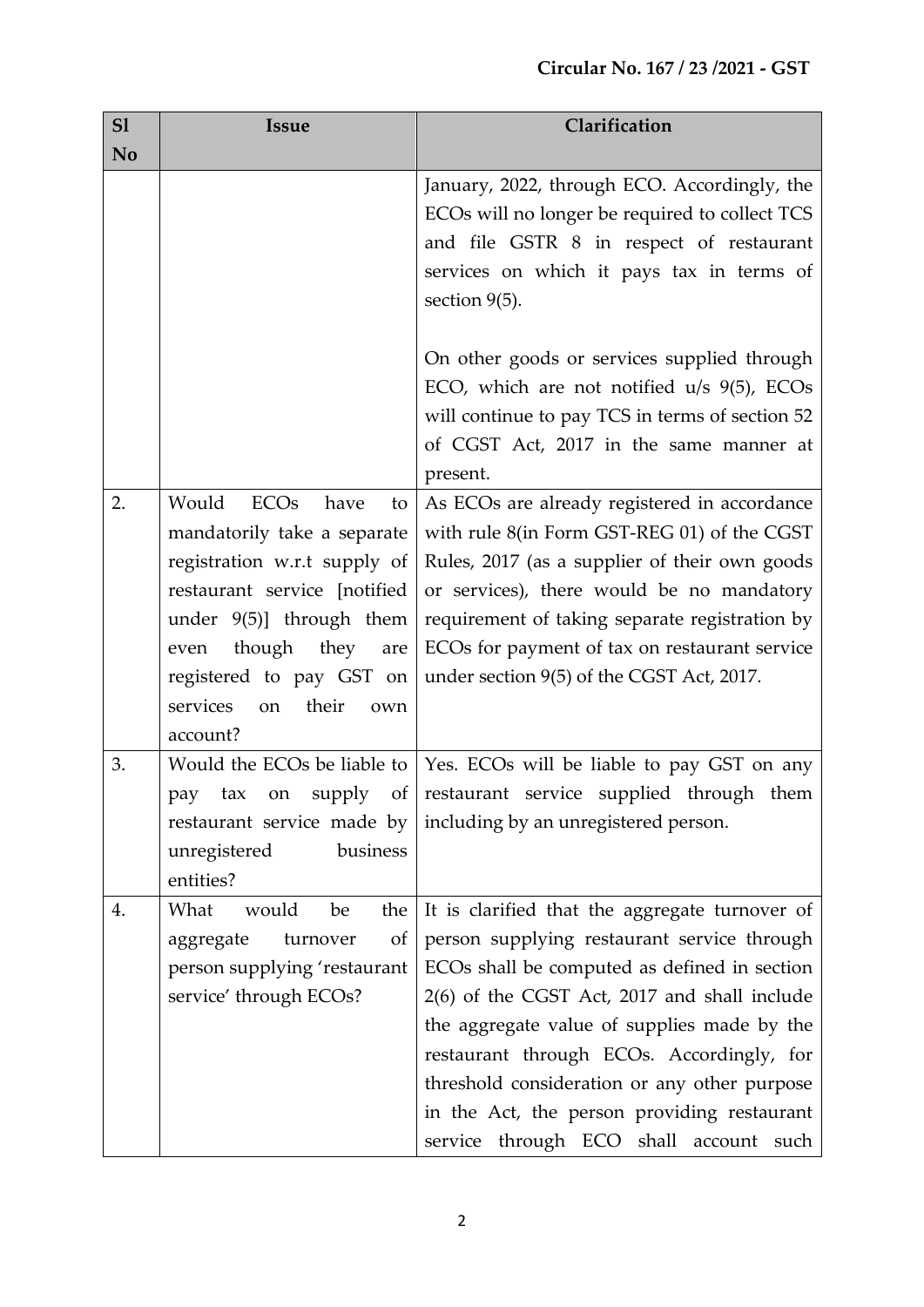| S1 | <b>Issue</b>                                                                                                                                                                                                | Clarification                                                                                                                                                                                                                                                                                                                                                                                                                                                                                                                                                                                                                                                                                                                                                                                                                                                                                                                                               |
|----|-------------------------------------------------------------------------------------------------------------------------------------------------------------------------------------------------------------|-------------------------------------------------------------------------------------------------------------------------------------------------------------------------------------------------------------------------------------------------------------------------------------------------------------------------------------------------------------------------------------------------------------------------------------------------------------------------------------------------------------------------------------------------------------------------------------------------------------------------------------------------------------------------------------------------------------------------------------------------------------------------------------------------------------------------------------------------------------------------------------------------------------------------------------------------------------|
| No |                                                                                                                                                                                                             |                                                                                                                                                                                                                                                                                                                                                                                                                                                                                                                                                                                                                                                                                                                                                                                                                                                                                                                                                             |
|    |                                                                                                                                                                                                             | services in his aggregate turnover.                                                                                                                                                                                                                                                                                                                                                                                                                                                                                                                                                                                                                                                                                                                                                                                                                                                                                                                         |
| 5. | the<br>supplies<br>Can<br>of<br>made<br>restaurant<br>service<br>through ECOs be recorded<br>as inward supply of ECOs<br>(liable to reverse charge) in<br>GSTR 3B?                                          | No. ECOs are not the recipient of restaurant<br>service supplied through them. Since these are<br>not input services to ECO, these are not to be<br>reported as inward supply (liable to reverse<br>charge).                                                                                                                                                                                                                                                                                                                                                                                                                                                                                                                                                                                                                                                                                                                                                |
| 6. | Would ECO <sub>s</sub> be liable to<br>reverse proportional input<br>tax credit on his input goods<br>and services for the reason<br>that input tax credit is not<br>admissible on 'restaurant<br>service'? | ECOs provide their own services as<br>an<br>electronic platform and an intermediary for<br>which it would acquire inputs/input service on<br>which ECOs avail input tax credit (ITC). The<br>ECO charges commission/fee etc. for the<br>services it provides. The ITC is utilised by<br>ECO for payment of GST on services provided<br>by ECO on its own account (say, to a<br>restaurant). The situation in this regard<br>remains unchanged even after ECO is made<br>liable to pay tax on restaurant service. ECO<br>would be eligible to ITC as<br>before.<br>Accordingly, it is clarified that ECO shall not<br>be required to reverse ITC on account of<br>restaurant services on which it pays GST in<br>terms of section $9(5)$ of the Act.<br>It may also be noted that on restaurant<br>service, ECO shall pay the entire GST<br>liability in cash (No ITC could be utilised for<br>payment of GST on restaurant service supplied<br>through ECO) |
| 7. | Can ECO utilize its Input<br>Tax Credit to pay tax w.r.t<br>'restaurant service' supplied                                                                                                                   | No. As stated above, the liability of payment of<br>tax by ECO as per section 9(5) shall be<br>discharged in cash.                                                                                                                                                                                                                                                                                                                                                                                                                                                                                                                                                                                                                                                                                                                                                                                                                                          |
|    | through the ECO?                                                                                                                                                                                            |                                                                                                                                                                                                                                                                                                                                                                                                                                                                                                                                                                                                                                                                                                                                                                                                                                                                                                                                                             |
| 8. | Would supply of goods or<br>services<br>other<br>than                                                                                                                                                       | ECO is required to pay GST on services<br>notified under section 9(5), besides the                                                                                                                                                                                                                                                                                                                                                                                                                                                                                                                                                                                                                                                                                                                                                                                                                                                                          |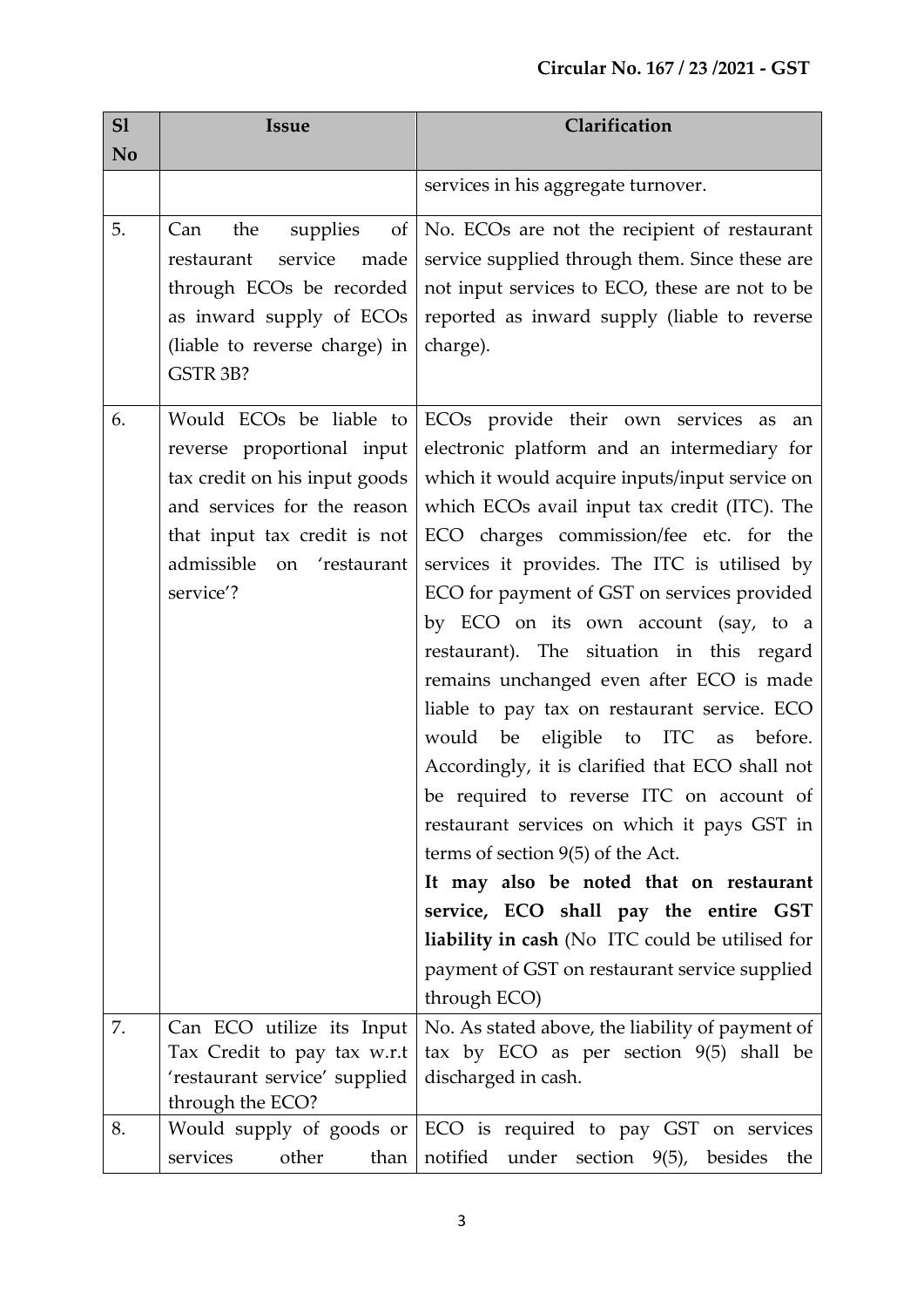| S1  | <b>Issue</b>                                           | Clarification                                      |
|-----|--------------------------------------------------------|----------------------------------------------------|
| No  |                                                        |                                                    |
|     | 'restaurant service' through                           | services/other supplies made on his own            |
|     | 5%<br><b>ECO<sub>s</sub></b><br>be<br>taxed<br>at      | account.                                           |
|     | without ITC?                                           | On any supply that is not notified under           |
|     |                                                        | section $9(5)$ , that is supplied by a person      |
|     |                                                        | through ECO, the liability to pay GST              |
|     |                                                        | continues on such supplier and ECO shall           |
|     |                                                        | continue to pay TCS on such supplies.              |
|     |                                                        | Thus, present dispensation continues for ECO,      |
|     |                                                        | on supplies other than restaurant services. On     |
|     |                                                        | such supplies (other than restaurant services      |
|     |                                                        | made through ECO) GST will continue to be          |
|     |                                                        | billed, collected and deposited in the same        |
|     |                                                        | manner as is being done at present. ECO will       |
|     |                                                        | deposit TCS on such supplies.                      |
| 9.  | Would 'restaurant service'                             | Considering that liability to pay GST on           |
|     | and goods or services other                            | supplies other than 'restaurant service'           |
|     | than restaurant service sold                           | through the ECO, and other compliances             |
|     | by a restaurant to a customer                          | under the Act, including issuance of invoice to    |
|     | under the same order be                                | customer, continues to lie with the respective     |
|     | billed differently? Who shall                          | suppliers (and ECOs being liable only to           |
|     | be liable for raising invoices                         | collect tax at source (TCS) on such supplies), it  |
|     | in such cases?                                         | is advisable that ECO raises separate bill on      |
|     |                                                        | restaurant service in such cases where ECO         |
|     |                                                        | provides other supplies to a customer under        |
|     |                                                        | the same order.                                    |
| 10. | Who will issue invoice in                              | The invoice in respect of restaurant service       |
|     | respect of restaurant service                          | supplied through ECO under section 9(5) will       |
|     | supplied through ECO -<br>whether by the restaurant or | be issued by ECO.                                  |
|     | by the ECO?                                            |                                                    |
| 11. | Clarification may be issued                            | A number of other services are already             |
|     | regard<br>reporting of<br>as                           | notified under section $9(5)$ . In respect of such |
|     | restaurant services, value                             | services, ECO operators are presently paying       |
|     | and tax liability etc in the                           | GST by furnishing details in GSTR 3B.              |
|     | GST return.                                            | The ECO may, on services notified under            |